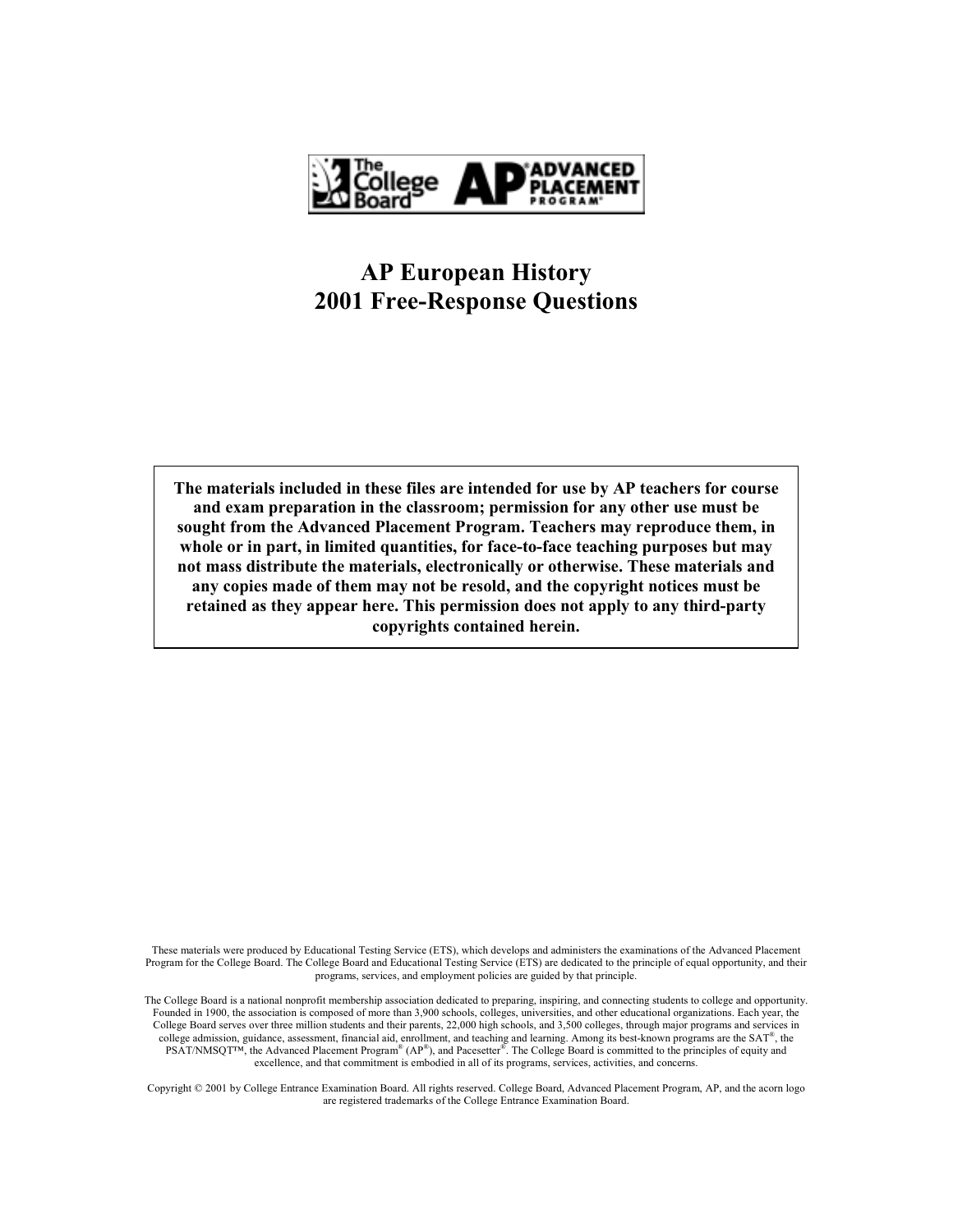## **EUROPEAN HISTORY SECTION II Part A (Suggested writing time—45 minutes) Percent of Section II score—45**

**Directions:** The following question is based on the accompanying Documents 1-11. (Some of the documents have been edited for the purpose of this exercise.) Write your answer on the lined pages of the Section II free-response booklet.

This question is designed to test your ability to work with and understand historical documents. Write an essay that:

- Has a relevant thesis and supports that thesis with evidence from the documents.
- Uses a majority of the documents.
- Analyzes the documents by grouping them in as many appropriate ways as possible. **Does not simply summarize the documents individually.**
- Takes into account both the sources of the documents and the authors' points of view.

You may refer to relevant historical information not mentioned in the documents.

1. Analyze the ways in which various people viewed the character and condition of Greeks in the Ottoman Empire during the Greek movement for independence in the eighteenth and early nineteenth centuries.

Historical Background: During the eighteenth century, Greeks living in exile began to appeal to their fellow Greeks to free themselves from Ottoman rule. Greek nationalists urged Greeks living throughout the Balkans and Asia Minor to revolt against their Turkish Muslim rulers. An uprising in March 1821 began a nine-year war for independence. Several thousand European volunteers fought on the Greek side, while many more (known collectively as Philhellenes—"lovers of Greece") raised money and spread pro-Greek views in Europe. Intervention by Russian, French and English forces in 1827 and 1828 ultimately forced the Turks to grant Greek independence, which was formally established by a multipower treaty in 1830.

### **GREECE AND THE OTTOMAN EMPIRE IN 1821**



Copyright © 2001 by College Entrance Examination Board. All rights reserved. Advanced Placement Program and AP are registered trademarks of the College Entrance Examination Board.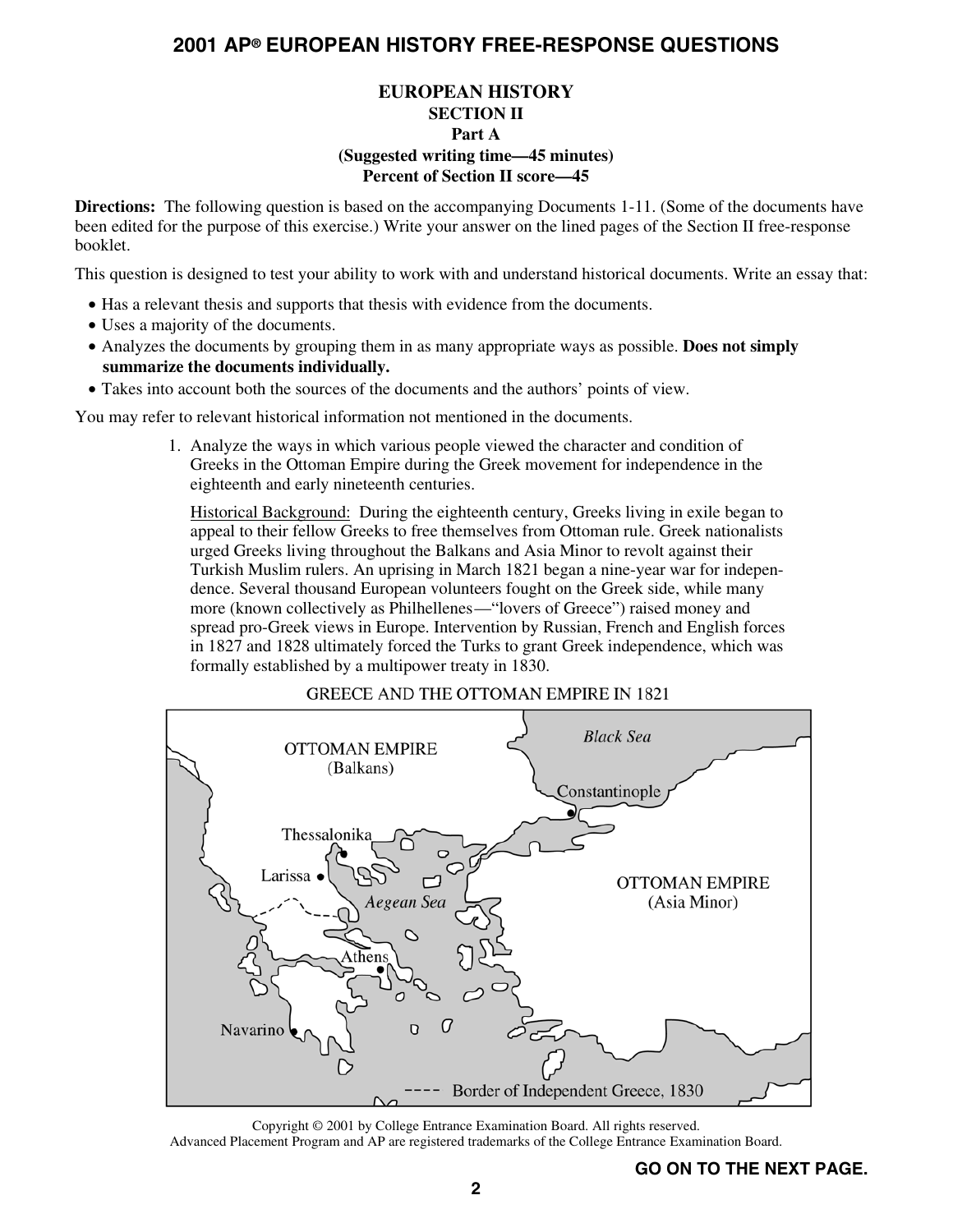### **Document 1**

Source: Sneyd Davis, English writer, poem "To His Friend and Neighbor Dr. Thomas Taylor," 1744.

> Go, search for Athens; her deserted ports, Enter—a noiseless, solitary shore, Where commerce once crowded the Athenian strand. Trace her dark streets, her ruined shrines; And wonder, where her glories shined. Where are her orators, her sages, now? Shattered her mouldering arches, her towers in dust, But far less ruin'd, than her soul decayed. Upon the mount where once the muses sung, Sits the gruff Turkish captain, and exacts Harsh tribute! In the grove where Plato\* taught A stupid Turk is preaching ignorance.

\*Philosopher of ancient Greece

## **Document 2**

Source: Mustapha III, the Turkish sultan, orders his governor in northern Greece to repress raids by Greeks, 1765.

Most excellent general and governor of Thessalonika: With the arrival of my imperial decree be it known that robbers continually incite the district of Larissa to rebellion. Impose order and report on the measures taken. Take care that affronts or arbitrary acts do not take place against those who are innocent of this robbery, but arrest and imprison these brigands and take back the stolen goods and animals, as well as any ransom money, cleansing the place of evildoers. Report on this to my capital.

### **Document 3**

Source: Claude Etienne Savary, French scholar of Greek and Arabic, letter, 1788.

Let me not be accused of painting the Turks in darker colors than they deserve, but I have traveled through their empire and have seen the injuries of every kind which they have done to the sciences, the arts, and the human race. At the sight of these melancholy spectacles my heart groans, my blood boils in my veins and I would wish to excite all Europe to combine against these Turks who have crushed the Greek nation.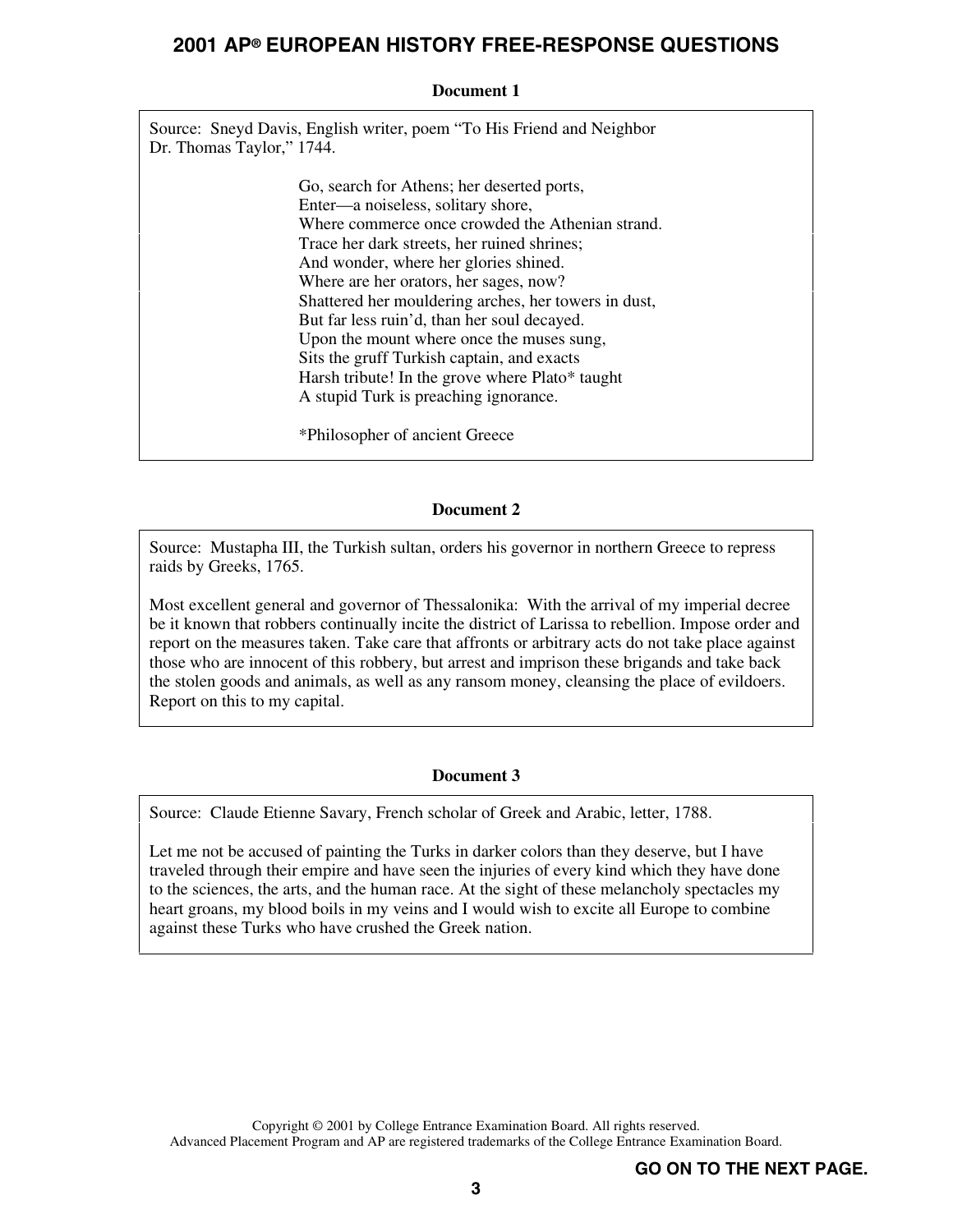### **Document 4**

Source: Alexandros Kalphoglou, a conservative Greek Christian, poem, 1794.

Greeks love every foreigner, They love a German for his company And an enlightened Frenchman, an impious libertine. In conversation not a word about the commandments of God. The young, the educated, Do not go to Church, for they have got French enlightenment. They say, "We have books and French romances, All the other books are so melancholy! We are enlightened, And the old writers were all hypocrites!" They boast of being the pupils of Rousseau, And Voltaire even if they do not understand them, neither Have they ever read them. They say "I speak French and I will wear clothes in the European style."

### **Document 5**

Source: James Dallaway, chaplain to the English community in Constantinople, letter to an English friend, 1797.

In the present age, in some respects, the Greeks experience greater toleration than the conquered subjects of any other nation, but they have in no degree recovered their former energy. The richer Greeks are very devious and intriguing, and with very limited exception, only less ignorant than their Turkish masters. The lower ranks are the merriest creatures imaginable, but are untrustworthy, and awake to every advantage.

### **Document 6**

Source: Greek exiles, *The Greek Monarchy or A Word about Freedom*, pamphlet published in Italy, 1806.

The Ottoman state today finds itself in its death throes. O Greeks, learn forever that the weapons of justice are unconquerable, and that the Ottomans will flee from the armed Greeks. Remember, finally, that the beginning of victory is resistance, and that the Greeks are neither savage nor of worthless spirit, as are their enemies. Freedom has approached her ancient home. The echo of the trumpet of Ares\* has awakened the heroes of our ancestors from their tombs.

The hour has approached, O Greeks, for the liberation of our motherland!

\*God of war in Greek mythology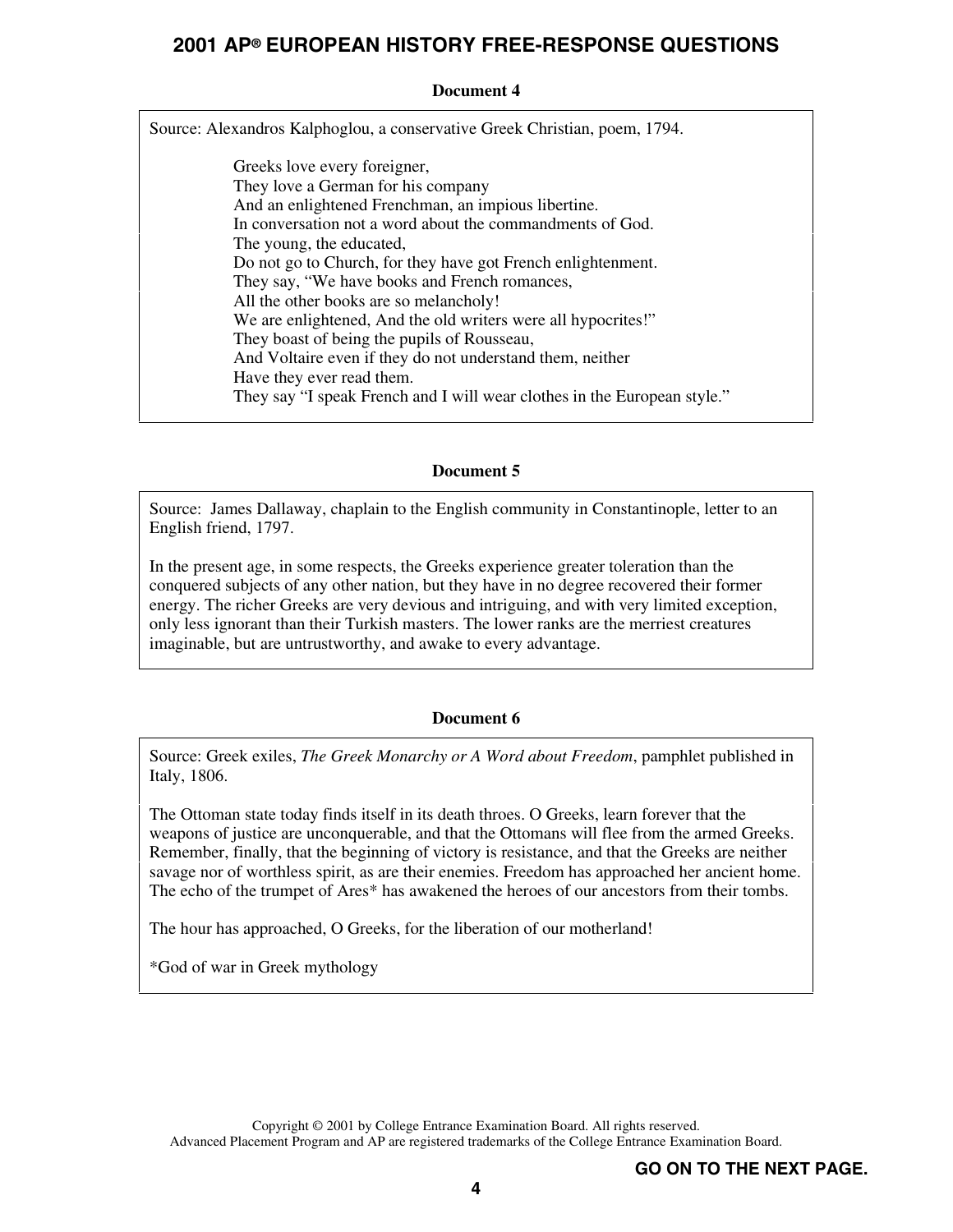### **Document 7**

Source: Percy Bysshe Shelley, English poet, preface to his poem "Hellas" ("Greece"), 1821.

We are all Greeks. Our laws, our literature, our religion, our arts have their roots in Greece. The modern Greek is the descendant of those glorious beings whom the mind almost refuses to imagine as belonging to our kind, and he inherits much of their sensibility, and their courage. Russia desires to possess, not to liberate, Greece; and the wise and generous policy of England would consist in establishing the independence of Greece, and in maintaining it against both Russia and the Turks.

### **Document 8**

Source: Edward Blaquiere, English organizer and fundraiser for the London Greek Committee, *Greek Revolution*, 1824.

The fortress of Navarino, which surrendered soon after the uprising began in 1821, was the scene of another tragedy, to which only wars between slaves and their masters ever give rise. During the siege, news of the murder of the head of the Greek Orthodox Church by the sultan's government spread throughout Greece. The fury of the Greek troops, worked up to madness, was therefore vented on the Turkish garrison, of whom a considerable number were massacred.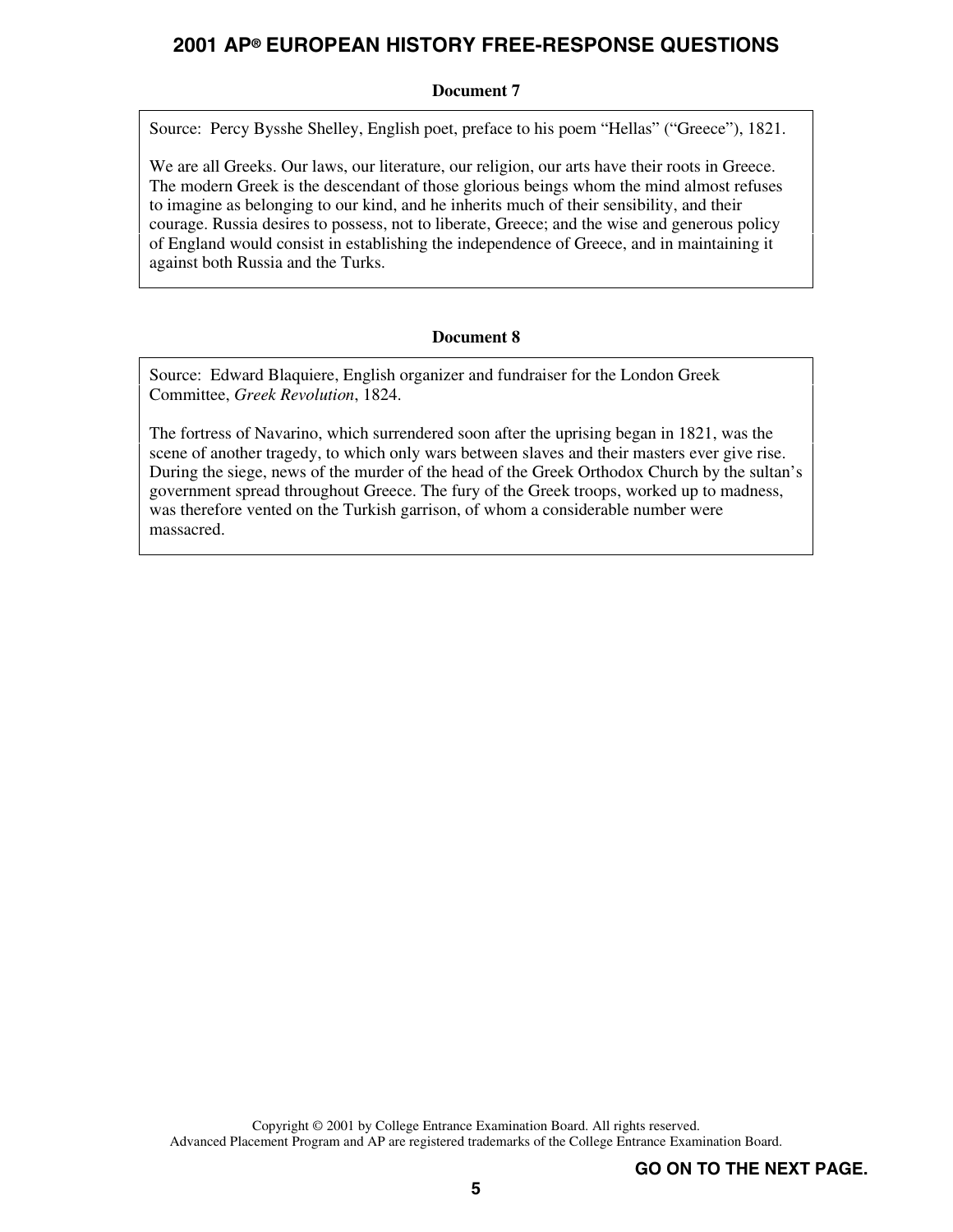## **Document 9**

Source: Vahid Pasha\*, Turkish provincial governor, letter, 1822.

The revolution of the Greeks was at bottom the result of satanical causes and diabolical designs, but on the surface had the pretext of restoring the religion of Jesus, which was, according to their groundless pretense, threatened. Persuaded by certain very old and mythical prophecies of theirs that the time for the liberation of the Greek nation and for its freedom had arrived, this revolution was none other than drunkards (O the blasphemy of it!) shamelessly roaming about and cheering.

\*Pasha is a government title.

## **Document 10**

Source: Alexander Mavrocordato, president of the Greek revolutionary government, *Declaration to the Christian Powers*, April 15, 1822.

For the last thirteen months, God has aided the work of the righteous. Her cities sacked, her villages burnt, her population decimated, bear witness to Greece's proud determination. Crushed by numbers, she will yet wash out her defeats in her blood. What will be the feelings of Europe towards her? Assembled Greece has solemnly proclaimed her independence and has given herself a government. The Greeks aim at peace combined with independence and civilization. In a word, humanity, religion, interest all plead in their favor.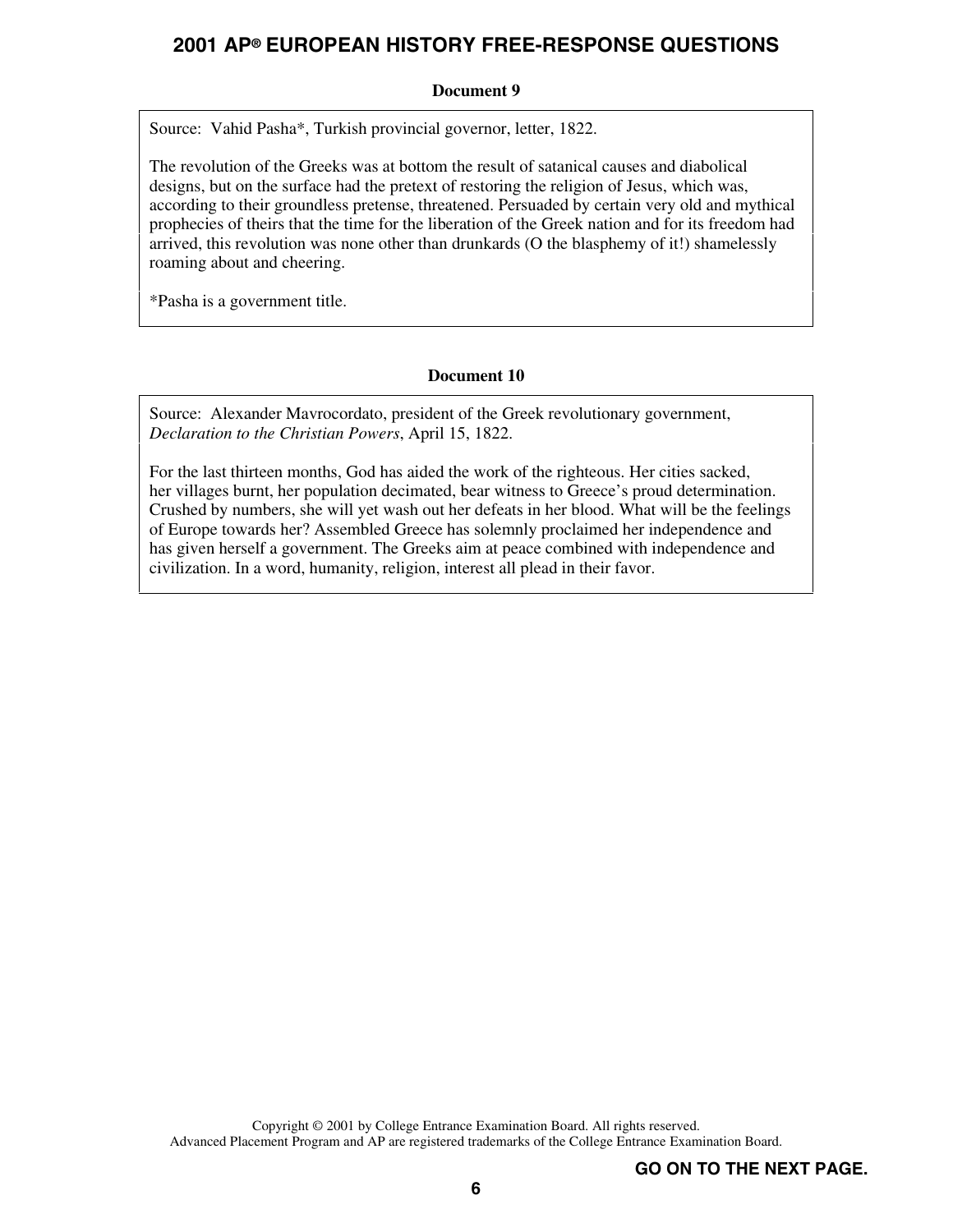

#### **Document 11**

# **END OF PART A**

Copyright © 2001 by College Entrance Examination Board. All rights reserved. Advanced Placement Program and AP are registered trademarks of the College Entrance Examination Board.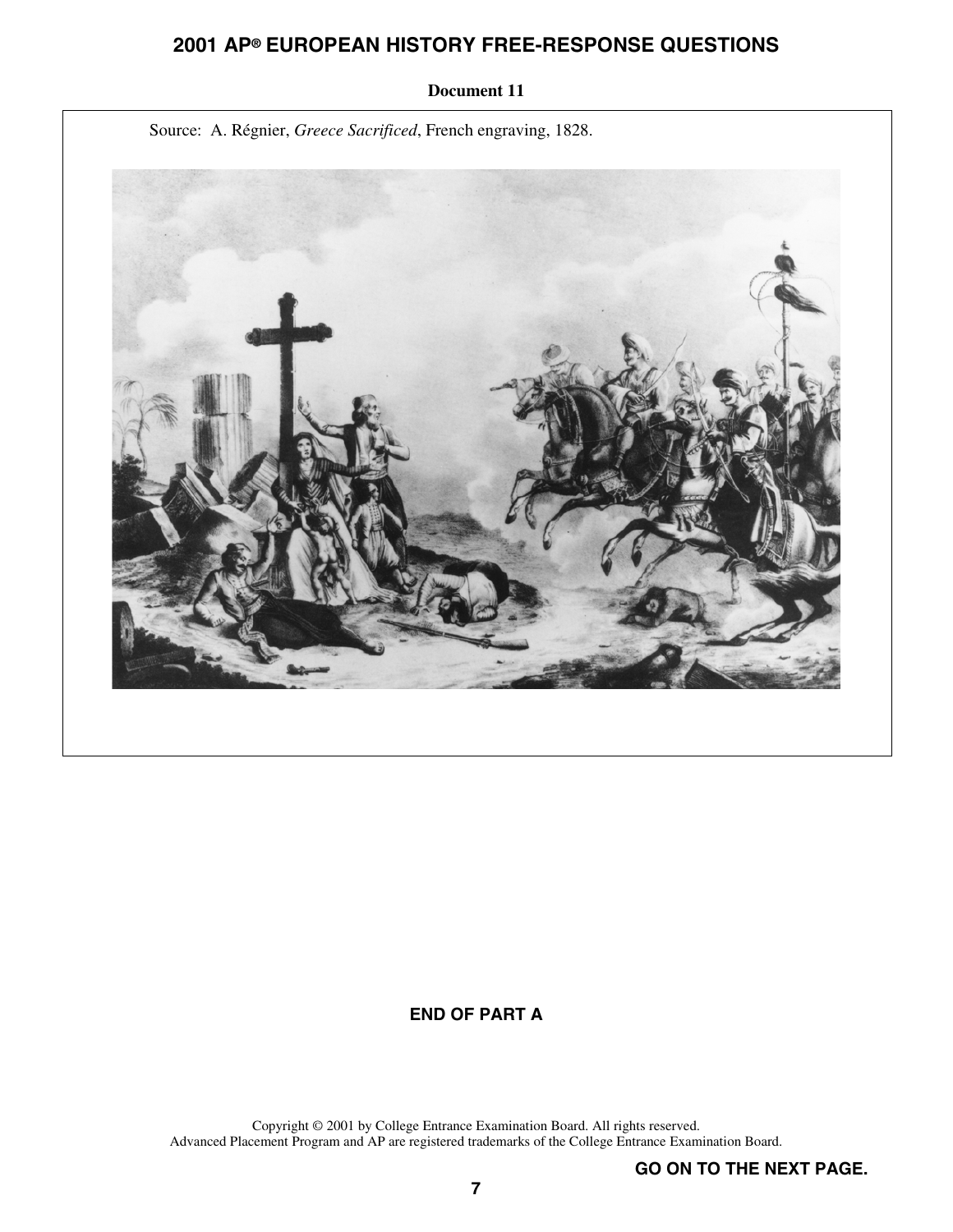## **EUROPEAN HISTORY**

#### **SECTION II**

#### **Part B**

# **(Suggested planning and writing time—35 minutes)**

## **Percent of Section II score—27 1/2**

**Directions:** You are to answer ONE question from the three questions below. Make your selection carefully, choosing the question that you are best prepared to answer thoroughly in the time permitted. You should spend 5 minutes organizing or outlining your answer. In writing your essay, use specific examples to support your answer. Write your answer to the question on the lined pages of the Section II free-response booklet. Be certain to number your answer as the question is numbered below.

- 2. Analyze how and why western European attitudes toward children and child-rearing changed in the period from 1750 to 1900.
- 3. Describe and analyze how overseas expansion by European states affected global trade and international relations from 1600 to 1715.
- 4. Discuss the political and social consequences of the Protestant Reformation in the first half of the sixteenth century